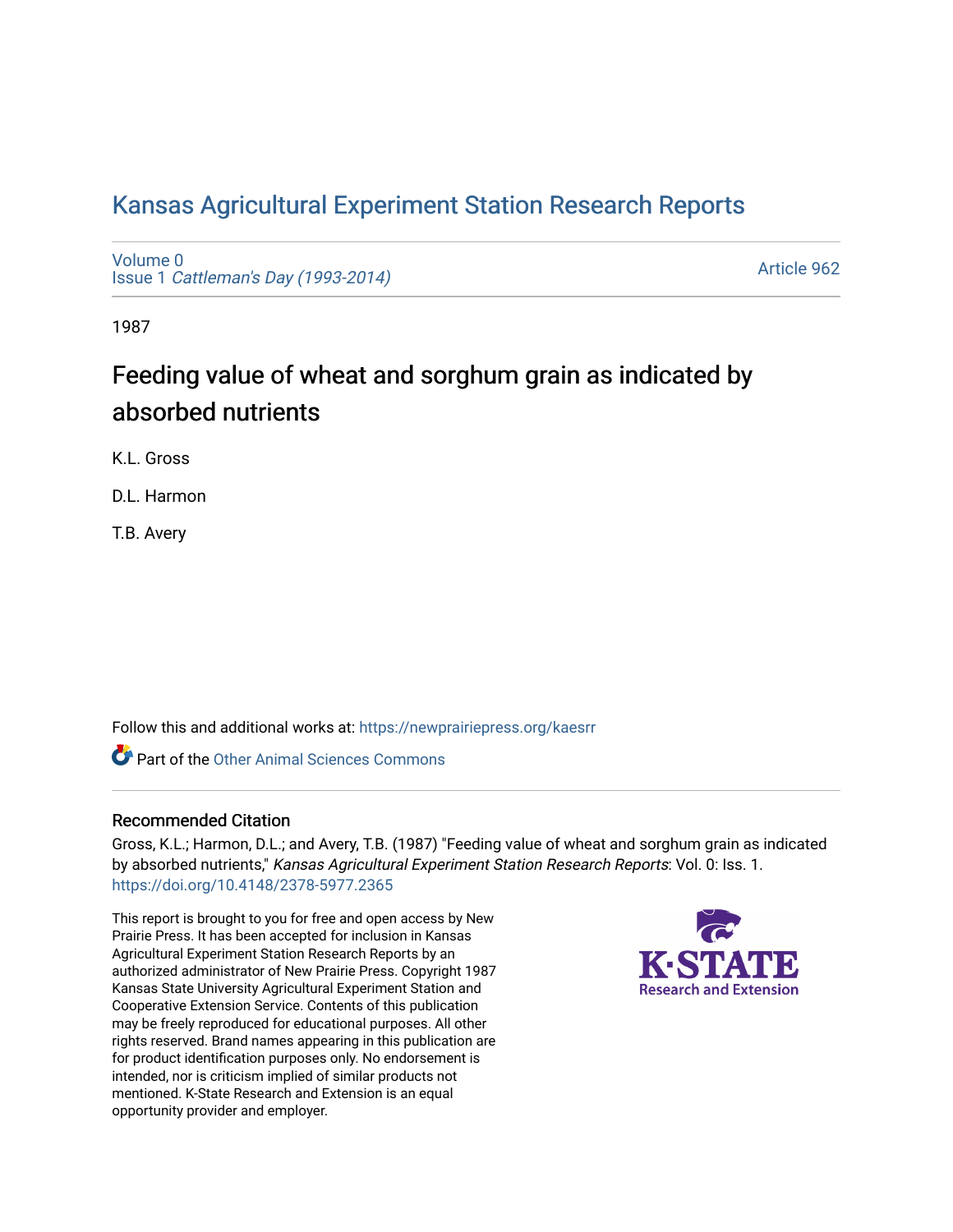### Feeding value of wheat and sorghum grain as indicated by absorbed nutrients

#### **Abstract**

Steers fed diets based on dry-rolled wheat or sorghum grain alone or combined (50:50) showed no differences in net portal fluxes of glucose, L-lactate, ammonia, urea, or α-amino nitrogen. Portal blood flow was increased in steers fed the 50:50 diet. Total volatile fatty acid flux into the portal blood tended to be lower for steers fed the sorghum grain diet, which may partially explain the lower feeding value of sorghum grain compared to wheat or the two grains combined.

#### Keywords

Cattlemen's Day, 1987; Kansas Agricultural Experiment Station contribution; no. 87-309-S; Report of progress (Kansas State University. Agricultural Experiment Station and Cooperative Extension Service); 514; Beef; Wheat; Sorghum grain; Nutrients

#### Creative Commons License



This work is licensed under a [Creative Commons Attribution 4.0 License](https://creativecommons.org/licenses/by/4.0/).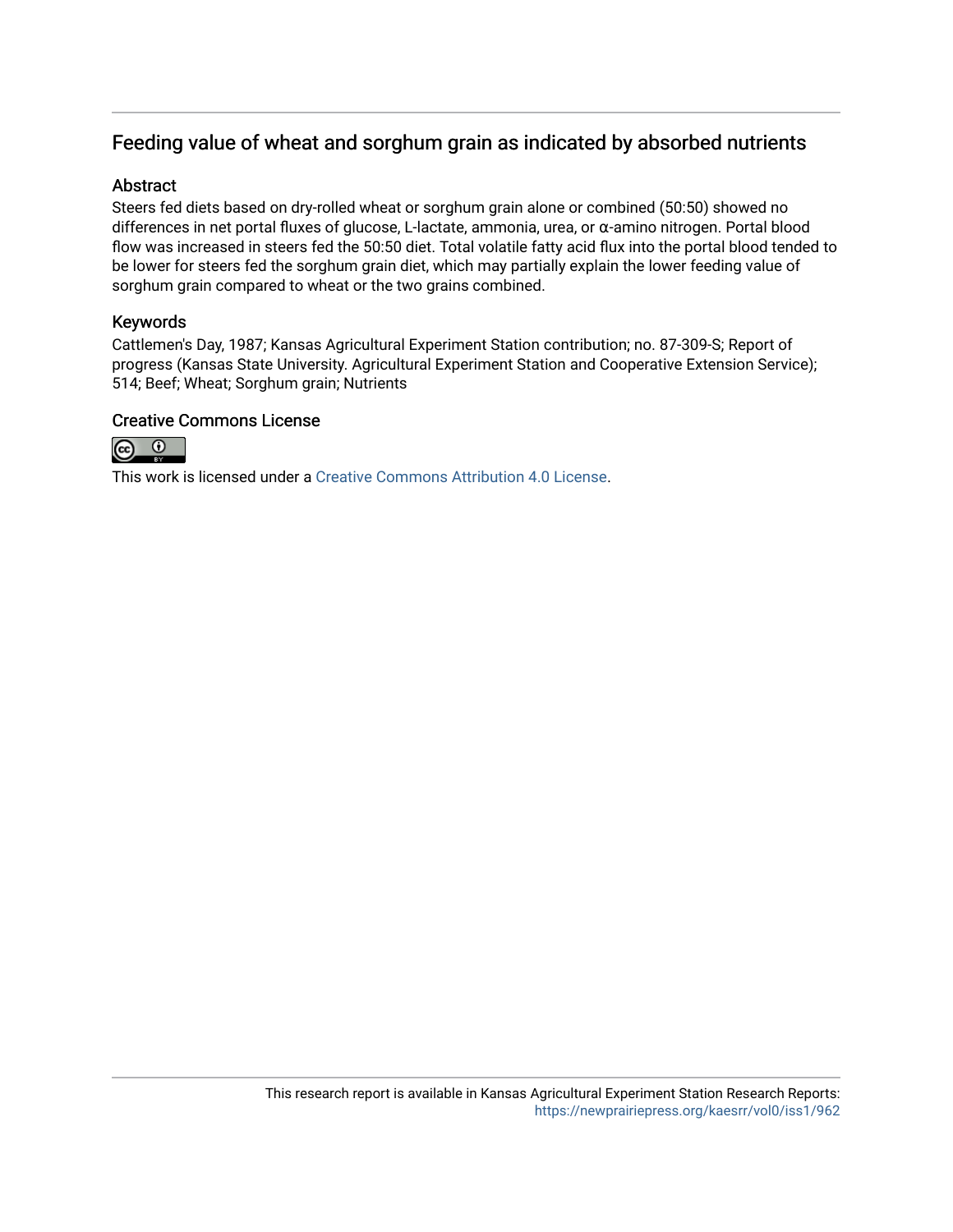

 $\mathcal{L}_{\mathcal{L}}$ 

Feeding Value of Wheat and Sorghum Grain as Indicated by Absorbed Nutrients

K.L. Gross, D.L. Harmon, and T.B. Avery<sup>1</sup>

#### Summary

Steers fed diets based on dry-rolled wheat or sorghum grain alone or combined (50:50) showed no differences in net portal fluxes of glucose, L-lactate, ammonia, urea, or alpha-amino nitrogen. Portal blood flow was increased in steers fed the 50:50 diet. Total volatile fatty acid flux into the portal blood tended to be lower for steers fed the sorghum grain diet, which may partially explain the lower feeding value of sorghum grain compared to wheat or the two grains combined.

#### Introduction

Wheat is quickly and completely fermented in the rumen. Typically, more than 90% of wheat starch disappears in the rumen, leaving very little starch available for digestion in the small intestine. Conversely, less than 50% of sorghum grain starch disappears in the rumen, thus shifting digestion postruminally. Researchers have speculated that having starch digested in the small intestine and absorbed as glucose would result in improvements in efficiency; however, no data are available to evaluate the amounts of glucose available to the animal. Mixtures of highly rumen-digestible grains with less rumen-digestible grains have improved cattle performance. Those improvements may be due to partitioning digestion over the entire gastrointestinal tract, resulting in greater overall efficiency. This study was designed to evaluate how shifting digestion postruminally influenced extent of digestion and pattern of absorbed nutrients.

#### **Experimental Procedures**

Three Holstein steers (avg. wt. 778 lbs.), surgically fitted with catheters in the hepatic portal vein, a mesenteric vein, and a carotid artery, were used to study the effect on net portal nutrient fluxes of dry-rolled wheat, dry-rolled sorghum grain, or a 50:50 mixture of the two grains in a 90% concentrate diet. Diets were 77% grain, 10% ground alfalfa hay, 3% molasses, and 10% pelleted supplement with Rumensin®, Tylan®, and chromic oxide. Diets were fed in 12 equal portions daily by an automatic feeder. A fecal grab sample was taken daily from each steer during the sampling period and used to determine total tract starch and dry matter digestibilities of the three diets. Net nutrient flux from the portal drained viscera was measured hourly for 4 hours on 3 consecutive days during each continuous infusion Blood flow was determined by of sampling period. p-aminohippuric acid.

Dept. of Surgery and Medicine.

6